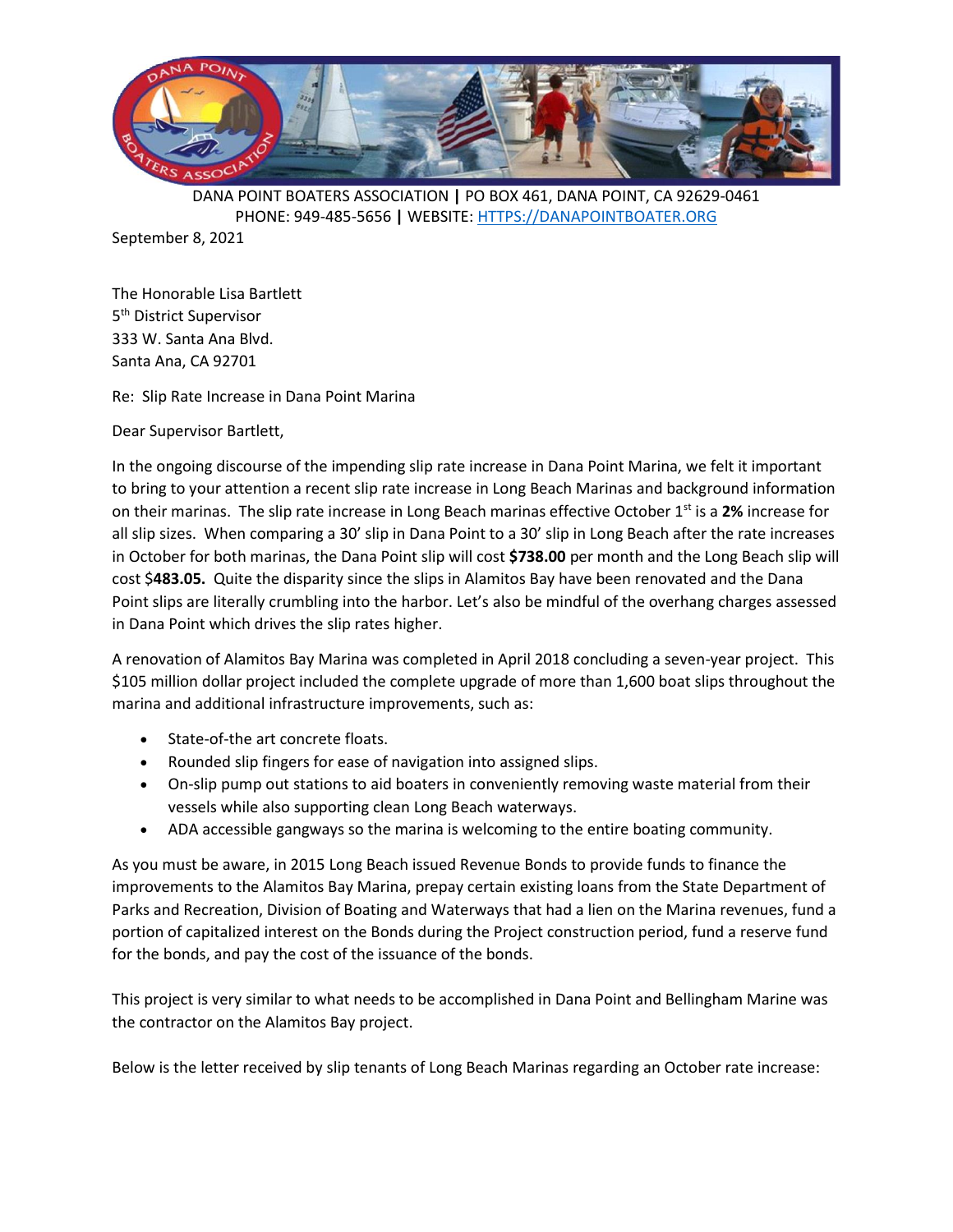

## *Hello Boatowners,*

*This October you will see a difference in your monthly billing for slip fees. As many of you may recall, the sale of the Marina Revenue Bonds requires that the City maintain a ratio of revenue/expenditures of 1.25 times the debt service coverage. To ensure this coverage, City Council adopted a policy which states that the annual slip fee increase will be at minimal 2% going into effect each October. Since the issuance of the bonds in 2015, the annual rate increase has been 2%. We have been working closely with the City's Treasurer's Office to ensure that the Marina Fund remains solvent. This fee increase will ensure that all our debt obligations continue to be met. Please see below for FY21 fees, the new FY22 fees and the amount of increase for each slip size. This annual slip fee increase will also generate an October 2021 charge to your account to bring your slip deposit into alignment with the new slip fee for FY22. This is demonstrated in the chart below as the "Increased Amount" for each slip size.*

|                            | Unit      | <b>FY21</b> | FY <sub>22</sub> | Increase |              | Unit                  | <b>FY21</b> | FY22      | <b>Increase</b> |
|----------------------------|-----------|-------------|------------------|----------|--------------|-----------------------|-------------|-----------|-----------------|
| <b>Slip</b><br><b>Size</b> |           |             |                  | Amount   | Slip<br>Size |                       |             |           | Amount          |
| 15′                        | ber month | \$158.68    | \$161.85         | \$3.17   | פל:          | ber<br>month          | \$1615.87   | \$1648.19 | \$32.32         |
| 20'                        | per month | \$210.55    | \$214.76         | \$4.21   | 75'          | per<br>lmonth         | \$1790.42   | \$1826.23 | \$35.81         |
| 25'                        | per month | \$321.60    | \$328.03         | \$6.43   | 80'          | per<br>month          | \$1964.30   | \$2003.59 | \$39.29         |
| 30'                        | ber month | \$473.58    | \$483.05         | \$9.47   | 85'          | ber<br>month          | \$2152.79   | \$2195.85 | \$43.06         |
| 35'                        | per month | \$603.55    | \$615.62         | \$12.07  | boʻ          | ber<br>month          | \$2341.35   | \$2388.18 | \$46.83         |
| 40'                        | ber month | \$748.29    | \$763.26         | \$14.97  | 95'          | ber<br>month          | \$2544.44   | \$2595.33 | \$50.89         |
| 45'                        | per month | \$881.31    | \$898.94         | \$17.63  | 100'         | ber<br>lmonth         | \$2747.59   | \$2802.54 | \$54.95         |
| 50'                        | per month | \$1008.45   | \$1028.62        | \$20.17  | h05'         | ber<br>month          | \$2965.35   | \$3024.66 | \$59.31         |
| 55'                        | ber month | \$1189.68   | \$1213.47        | \$23.79  | h10'         | ber<br>month          | \$3183.20   | \$3246.86 | \$63.66         |
| 60'                        | per month | \$1297.87   | \$1323.83        | \$25.96  | 115'         | ber<br><b>l</b> month | \$3415.55   | \$3483.86 | \$68.31         |
| 65'                        | per month | \$1457.17   | \$1486.31        | \$29.14  | 120'         | per<br>month          | \$3647.91   | \$3720.87 | \$72.96         |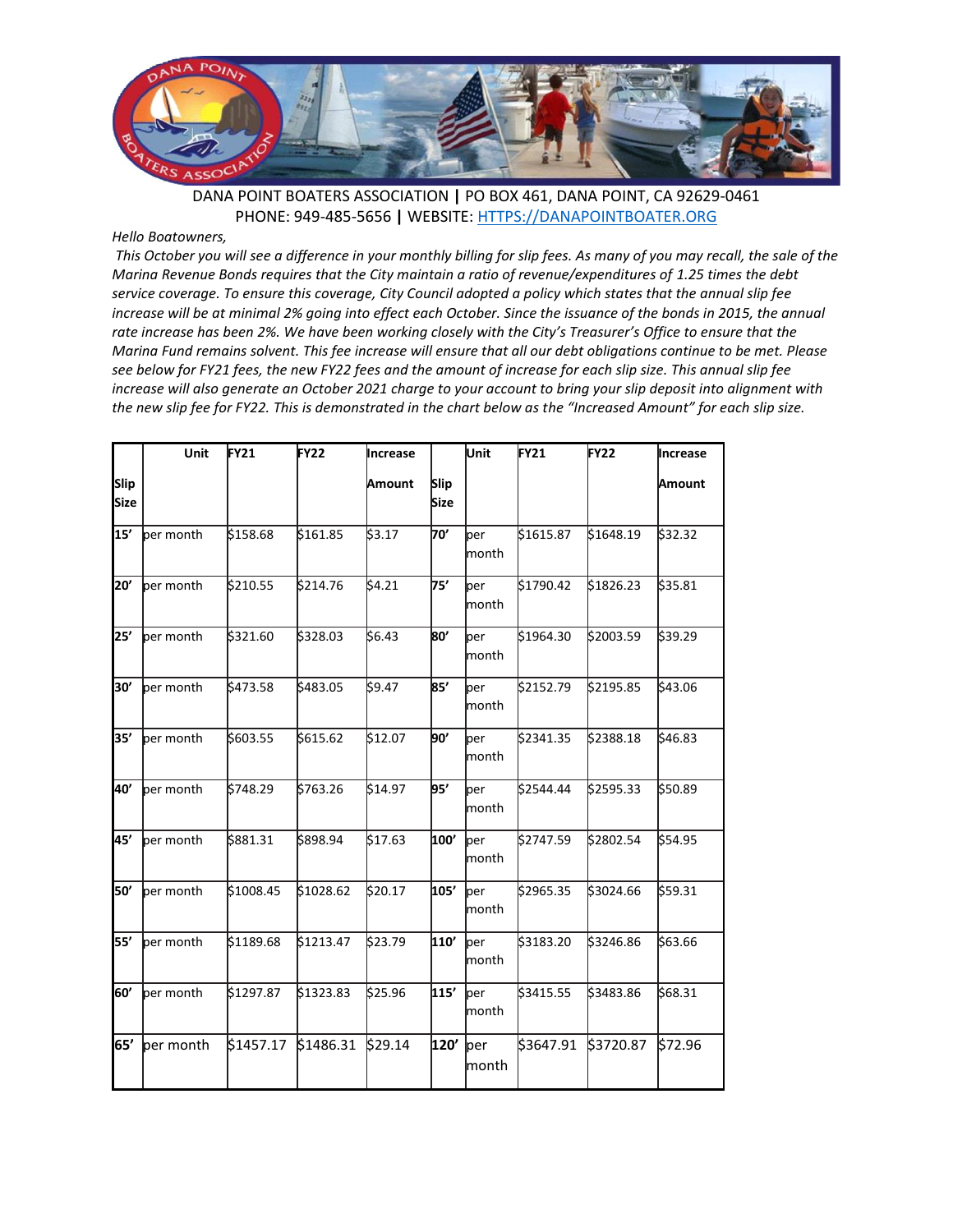

*Please make sure to review your October 2021 Long Beach Marinas billing statement and adjust your payment according to the new fees going into effect on October 1, 2021.*

*Thank you. Be well and safe boating,*

**Todd Leland** *Marine Operations Superintendent* **Parks, Recreation and Marine | Marine Operations** 450 E. Shoreline Drive | Long Beach, CA 90802 Office: 562.570.4960 | Email: [todd.leland@longbeach.gov](mailto:todd.leland@longbeach.gov)

It is our understanding at one point, Orange County was going to fund the Dana Point Marina renovation in a very similar manner to what Long Beach accomplished, but for some reason changed the strategy to a Public/Private Partnership. Frankly, the Public/Private Partnership is not working.

The Dana Point Marina could support the repayment of Revenue Bonds for the renovation of the marina all the while contributing to Tidelands Fund 108 to ensure the health of the fund. Instead, boaters are saddled with the expense of private financing being secured by Dana Point Harbor Partners which has more stringent requirements because of the effects of COVID, and boaters are paying for the revitalization of the commercial core and hotels as well. As long as the three individual entities of DPHP operate as one partnership the boaters are paying for 100% of the project at premium pricing *AND* the lease obligates \$20 million in Tidelands Fund 108 contributions to the construction of the Dry Storage facility. This money was previously paid into Fund 108 primarily by boaters. I am sure you and the rest of the Supervisors can understand why Dana Point Boaters are enraged over this injustice.

Your office has repeatedly advised boaters "The County has a professional real estate department, which is tasked with ensuring compliance with the various leases and Tideland grant. Should there be a compliance issue, or problem regarding the operation of a facility, the team would engage the operator to ensure that they are brought into compliance." It is now time for the Orange County Board of Supervisors to do its job and insist the real estate department oversee this project rather than just rubber stamping whatever the Dana Point Harbor Partners want to implement.

I would suggest all stakeholders meet and try to come to an agreement which is equitable for all parties. I would hate for this to end up in the court system and this project stalled once again. With good leadership, as you have provided in the past, this issue can be resolved.

We look forward to your prompt response and we are looking forward to hearing your remarks at the September 9th *Community and Legislative Affairs Update Event.*

Sincerely,

Anne Eubanks DPBA President 949-243-5148